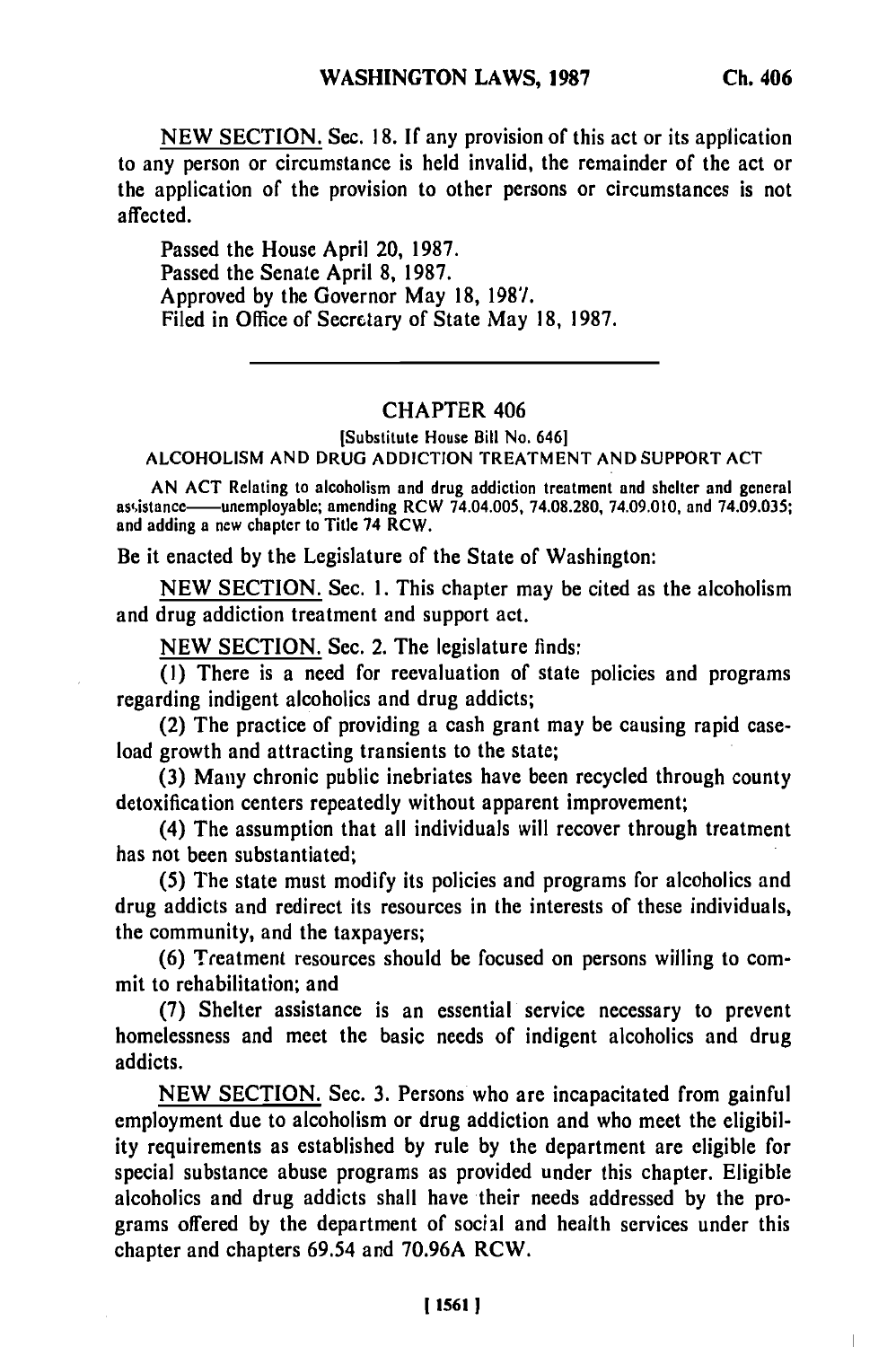**NEW** SECTION. Sec. 4. **A** program of treatment and shelter for alcoholics and drug addicts who meet the eligibility requirements is established within the department of social and health services. The eligibility requirements for the treatment and shelter program shall be the same as the eligibility requirements for the general assistance program as set forth in RCW 74.04.005. However, persons who are unemployable solely due to alcohol or drug addiction shall be eligible for services under this chapter, to the extent of available funds, instead of the general assistance——unemployable program. This program shall consist of:

(1) Client assessment services;

(2) A treatment program for alcoholics and drug addicts;

(3) A shelter program for indigent alcoholics and drug addicts;

(4) Assistance in making application for enrollment in the federal supplemental security income program under the social security administration act; and

(5) Medical care services as defined in RCW 74.09.010.

NEW SECTION. Sec. 5. (1) The department shall provide client assessment, treatment, and support services. The assessment services shall include diagnostic evaluation and arranging for admission into treatment or supported living programs.

(2) The department shall assist clients in making application for supplemental security benefits and in obtaining the necessary documentation required by the federal social security administration for such benefits.

NEW SECTION. Sec. 6. (1) The department shall provide alcohol and drug treatment services within available funds for indigent persons eligible under this chapter who are incapacitated from gainful employment due to drug or alcohol abuse or addiction. The treatment services may include but are not limited to:

(a) Intensive inpatient treatment services;

(b) Recovery house treatment;

(c) Outpatient treatment and counseling, including assistance in obtaining employment, and including a living allowance while undergoing outpatient treatment. The living allowance shall be administered on the clients' behalf by the outpatient treatment facility or other social service agency designated by the department. The department is authorized to pay the facility a fee for administering this allowance.

(2) No individual may receive treatment services under this section for more than six months in any two-year period: PROVIDED, That the department may approve additional treatment and/or living allowance as an exception.

NEW SECTION. Sec. 7. The department shall establish a shelter assistance program to ensure the availability of shelter for persons eligible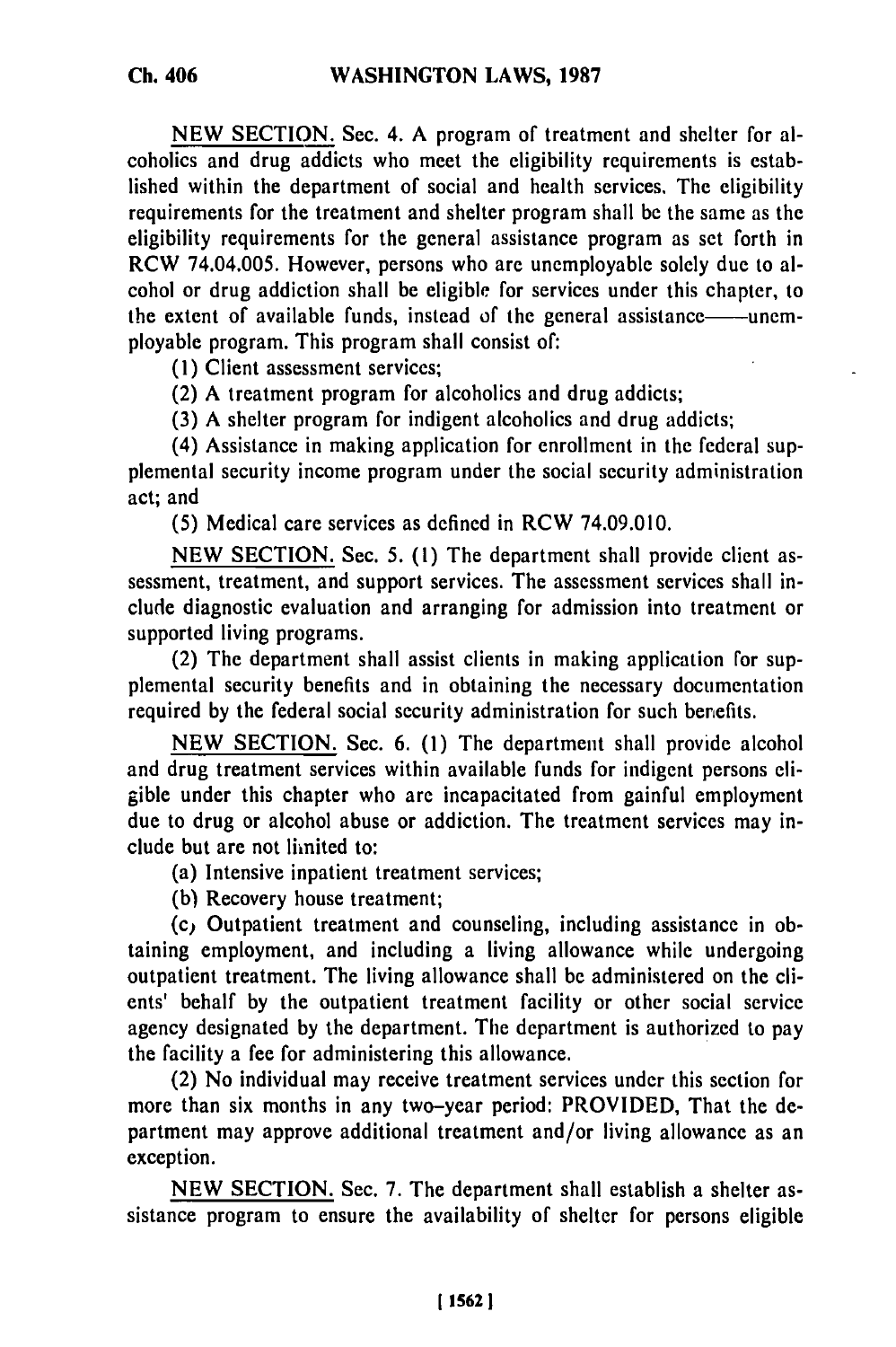under this chapter. The department may contract with counties and cities for such shelter services.

NEW SECTION. Sec. 8. (1) If a county elects to establish a multipurpose diagnostic center or detention center, the alcoholism and drug addiction assessment service under section 5 of this act may be integrated into the services provided by such a center.

(2) The center may be financed from funds made available by the department for alcoholism and drug addiction assessments under this chapter and funds contained in the department's budget for detoxification, involuntary detention, and involuntary treatment under chapters 70.96A and 71.05 RCW. The center may be operated by the county or pursuant to contract between the county and a qualified organization.

Sec. 9. Section 1, chapter 6, Laws of 1981 1st ex. sess. as last amended by section 2, chapter 335, Laws of 1985 and RCW 74.04.005 are each amended to read as follows:

For the purposes of this title, unless the context indicates otherwise, the following definitions shall apply:

**(1)** "Public assistance" or "assistance"-Public aid to persons in need thereof for any cause, including services, medical care, assistance grants, disbursing orders, work relief, general assistance and federal-aid assistance.

(2) "Department"—— The department of social and health services.

(3) "County or local office"-The administrative office for one or more counties or designated service areas.

(4) "Director" or "secretary" means the secretary of social and health services.

(5) "Federal-aid assistance" -- The specific categories of assistance for which provision is made in any federal law existing or hereafter passed by which payments are made from the federal government to the state in aid or in respect to payment by the state for public assistance rendered to any category of needy persons for which provision for federal funds or aid may from time to time be made, or a federally administered needs-based program.

**(6)** (a) "General assistance"--Aid to persons in need who:

(i) Are not eligible to receive federal-aid assistance, other than food stamps and medical assistance; however, an individual who refuses or fails to cooperate in obtaining federal-aid assistance, without good cause, is not eligible for general assistance;  $((\text{and}))$ 

(ii) Are either:

Ï

(A) Pregnant: PROVIDED, That need is based on the current income and resource requirements of the federal aid to families with dependent children program: PROVIDED FURTHER, That during any period in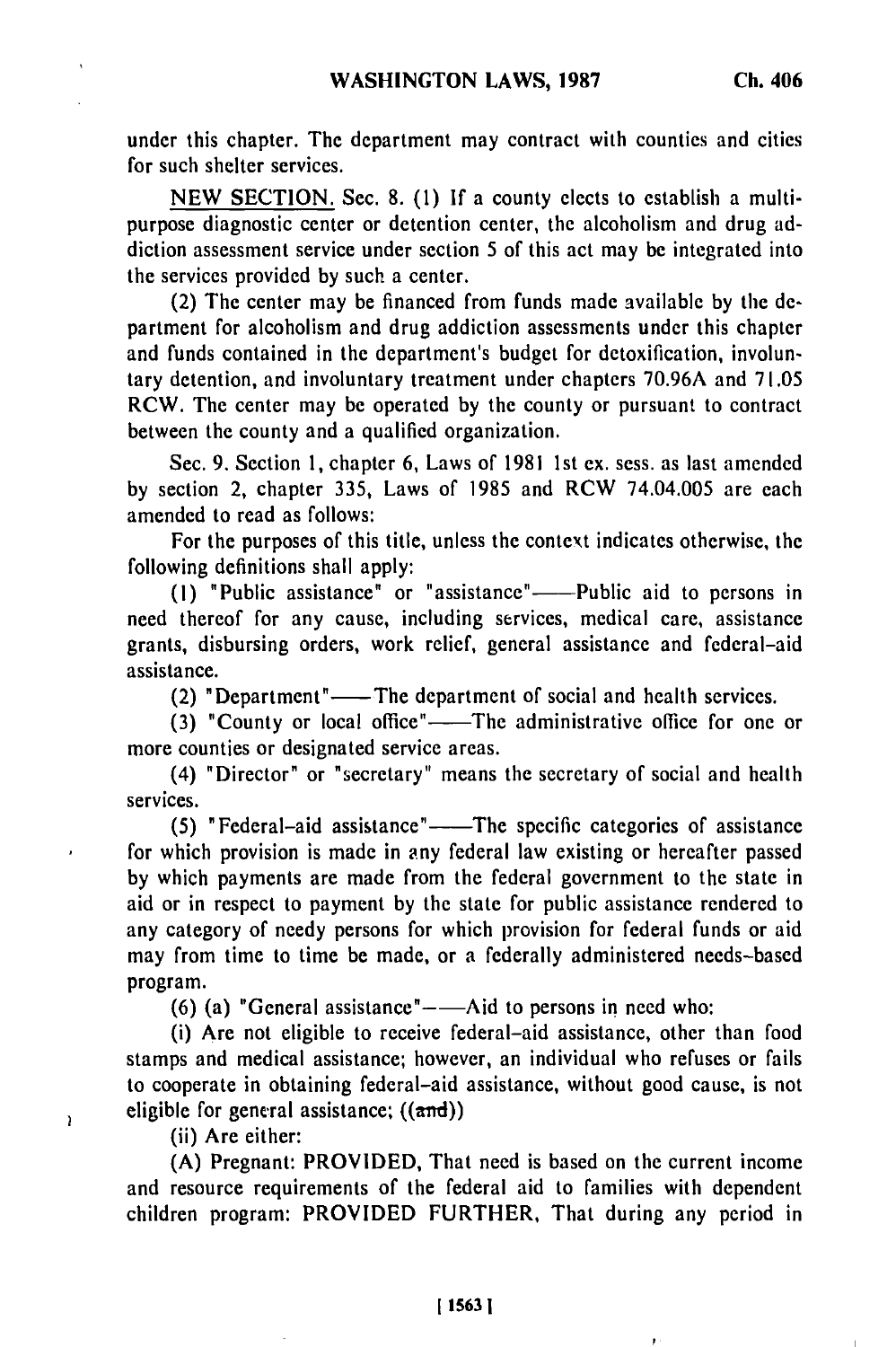which an aid for dependent children employable program is not in operation, only those pregnant women who are categorically eligible for medicaid are eligible for general assistance; or

(B) Incapacitated from gainful employment by reason of bodily or mental infirmity that will likely continue for a minimum of sixty days as determined by the department((:-PROVIDED, That persons in approved alcoholism or drug programs may be eligible for less than a sixty-day peri*d*-in accordance with their plans)). Persons who are unemployable due to alcohol or drug addiction are not eligible for general assistance. Persons receiving general assistance on the effective date of this 1987 section or becoming eligible for such assistance thereafter, due to an alcohol or drugrelated incapacity, shall be referred to appropriate assessment, treatment, shelter, or supplemental security income referral services as authorized under chapter 74.— RCW (sections 1 through 8 of this 1987 act). Referrals shall be made at the time of application or at the time of eligibility review. Alcoholic and drug addicted clients who are receiving general assistance on the effective date of this 1987 section may remain on general assistance if they otherwise retain their eligibility until they are assessed for services under chapter 74.— RCW (sections 1 through 8 of this 1987 act). This subsection  $(6)(a)(ii)(B)$  shall not be construed to prohibit the department from granting general assistance benefits to alcoholics and drug addicts who are incapacitated due to other physical or mental conditions that meet the eli- $1$ ;ibility criteria for the general assistance program;

(iii) Are citizens or aliens lawfully admitted for permanent residence or otherwise residing in the United States under color of law; and

(iv) Have furnished the department their social security account number. If the social security account number cannot be furnished because it has not been issued or is not known, an application for a number shall be made prior to authorization of assistance, and the social security number shall be provided to the department upon receipt.

(b) Notwithstanding the provisions of subsection  $(6)(a)(i)$   $((and))$ , (ii), and (c) of this section, general assistance shall be provided to the following recipients of federal-aid assistance:

(i) Recipients of supplemental security income whose need, as defined in this section, is not met by such supplemental security income grant because of separation from a spouse; or

(ii) To the extent authorized by the legislature in the biennial appropriations act, to recipients of aid to families with dependent children whose needs are not being met because of a temporary reduction in monthly income below the entitled benefit payment level caused by loss or reduction of wages or unemployment compensation benefits or some other unforeseen circumstances. The amount of general assistance authorized shall not exceed the difference between the entitled benefit payment level and the amount of income actually received.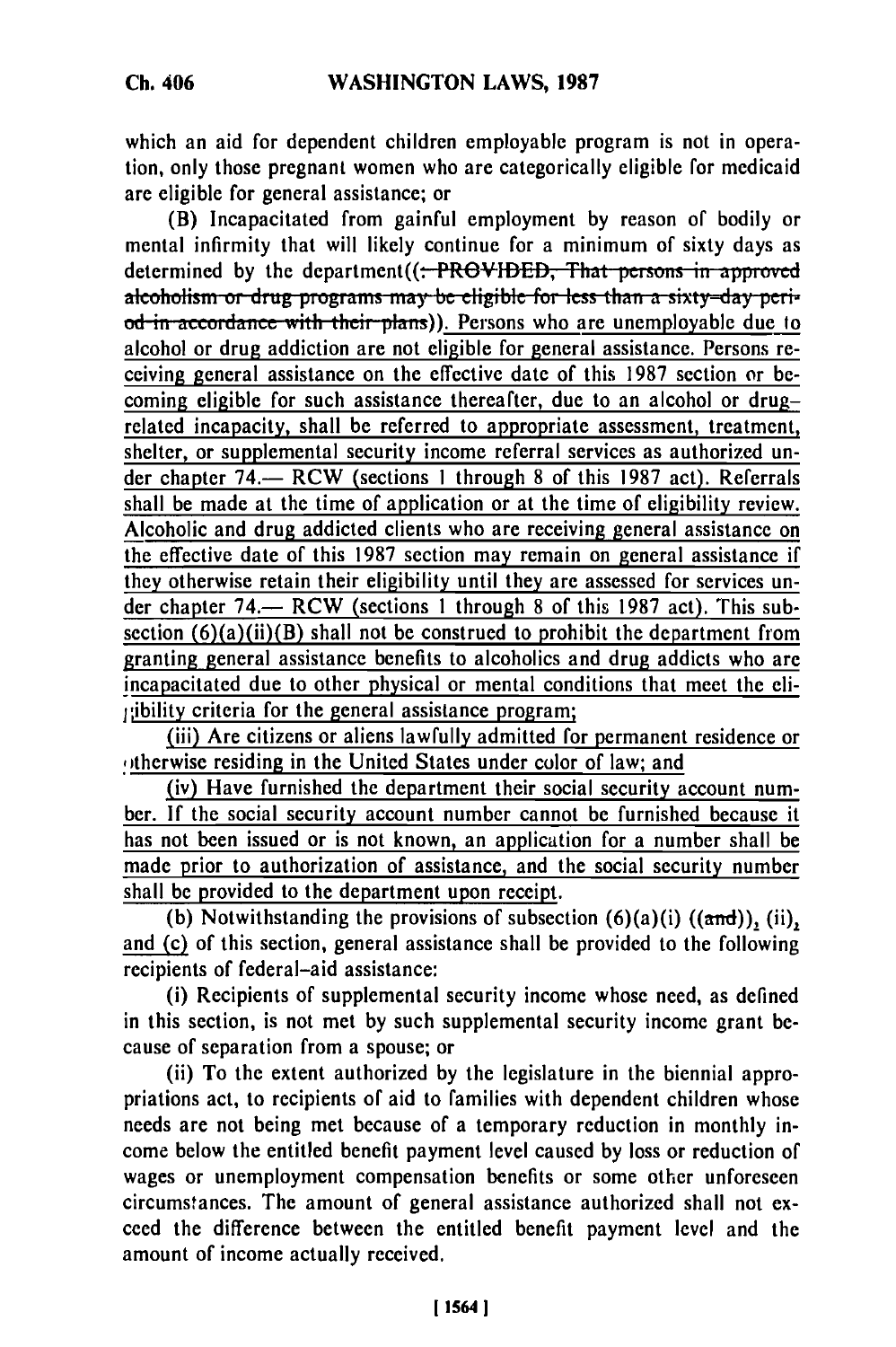(c) General assistance shall be provided only to persons who are not members of assistance units receiving federal aid assistance, except as provided in subsection (6)(a)(ii)(A) and **(b)** of this section, and will accept available services which can reasonably be expected to enable the person to work or reduce the need for assistance unless there is good cause to refuse. Failure to accept such services shall result in termination until the person agrees to cooperate in accepting such services and subject to the following maximum periods of ineligibility after reapplication:

(i) First failure: One week;

(ii) Second failure within six months: One month;

(iii) Third and subsequent failure within one year: Two months.

**(d)** The department shall adopt **by** rule medical criteria for general **as** sistance eligibility to ensure that eligibility decisions are consistent with statutory requirements and are based on clear, objective medical information.

(e) The process implementing the medical criteria shall involve consideration of opinions of the treating or consulting physicians or health care professionals regarding incapacity, and any eligibility decision which rejets uncontroverted medical opinion must set forth clear and convincing reasons for doing so.

**(f)** Recipients of general assistance who remain otherwise eligible shall not have their benefits terminated absent a clear showing of material improvement in their medical or mental condition or specific error in the prior determination that found the recipient eligible **by** reason of incapacitation.

(7) "Applicant"——Any person who has made a request, or on behalf of whom a request has been made, to any county or local office for assistance.

**(8)** "Recipient"-Any person receiving assistance and in addition those dependents whose needs are included in the rccipient's assistance.

(9) "Standards of assistance"——The level of income required by an applicant or recipient to maintain a level of living specified by the department.

(10) "Resource"----Any asset, tangible or intangible, owned by or available to the applicant at the time of application, which can be applied toward meeting the applicant's need, either directly or by conversion into money or its equivalent: PROVIDED, That an applicant may retain the following described resources and not be ineligible for public assistance because of such resources.

(a) A home, which is defined as real property owned and used by an applicant or recipient as a place of residence, together with a reasonable amount of property surrounding and contiguous thereto, which is used by and useful to the applicant. Whenever a recipient shall cease to use such property for residential purposes, either for himself or his dependents, the property shall be considered as a resource which can be made available to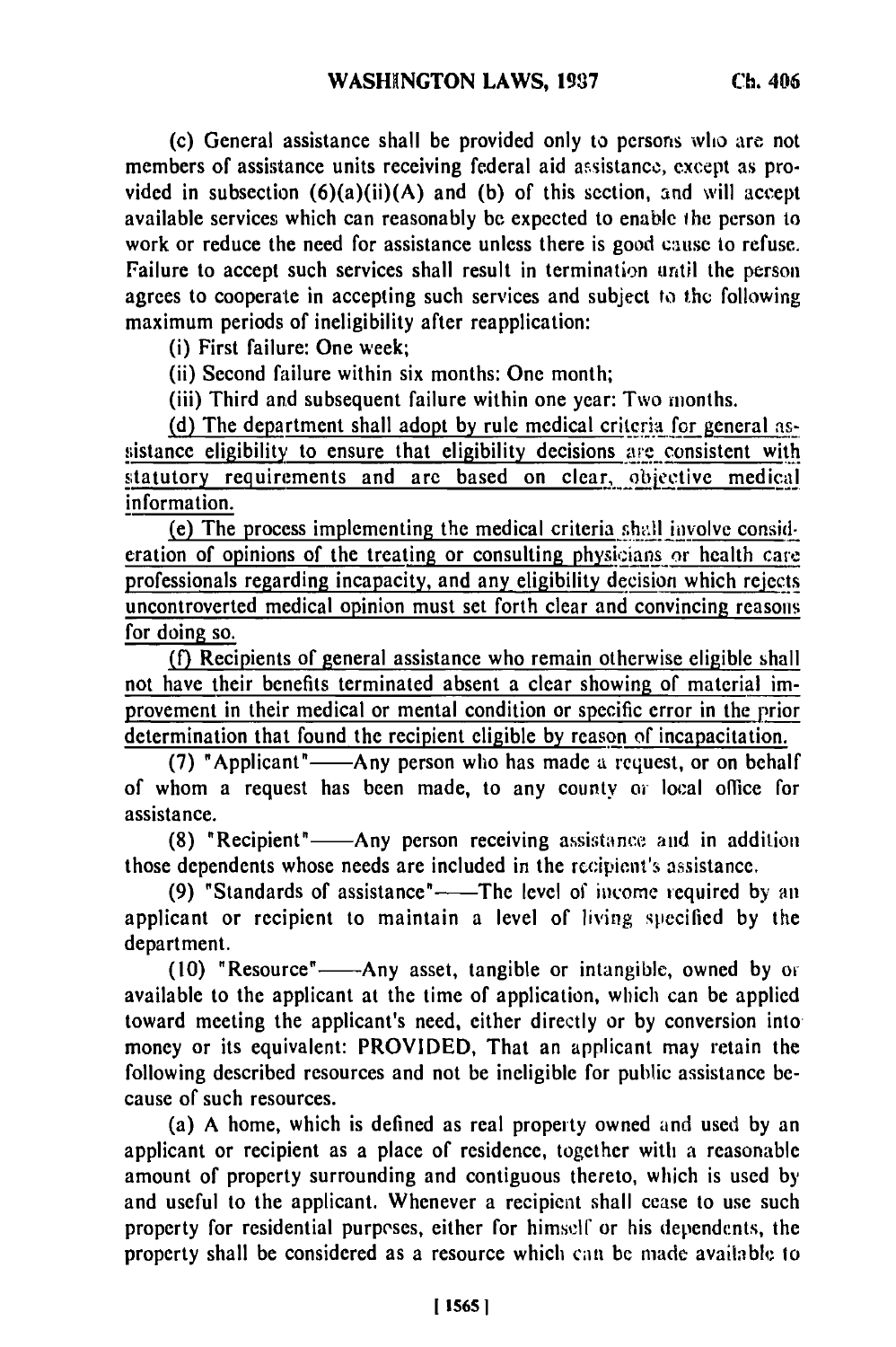**Ch. 406**

meet need, and if the recipient or his dependents absent themselves from the home for a period of ninety consecutive days such absence, unless due to hospitalization or health reasons or a natural disaster, shall raise a rebuttable presumption of abandonment: PROVIDED, That if in the opinion of three physicians the recipient will be unable to return to the home during his lifetime, and the home is not occupied by a spouse or dependent children or disabled sons or daughters, such property shall be considered as a resource which can be made available to meet need.

(b) Household furnishings and personal effects and other personal property having great sentimental value to the applicant or recipient, as limited by the department consistent with limitations on resources and exemptions for federal aid assistance.

(c) A motor vehicle, other than a motor home, used and useful having an equity value not to exceed one thousand five hundred dollars.

(d) All other resources, including any excess of values exempted, not to exceed one thousand dollars or other limit as set by the department, to be consistent with limitations on resources and exemptions necessary for federal aid assistance.

(e) Applicants for or recipients of general assistance may retain the following described resources in addition to exemption for a motor vehicle or home and not be ineligible for public assistance because of such resources:

(i) Household furnishings, personal effects, and other personal property having great sentimental value to the applicant or recipient;

(ii) Term and burial insurance for use of the applicant or recipient;

(iii) Life insurance having a cash surrender value not exceeding one thousand five hundred dollars; and

(iv) Cash, marketable securities, and any excess of values above one thousand five hundred dollars equity in a vehicle and above one thousand five hundred dollars in cash surrender value of life insurance, not exceeding one thousand five hundred dollars for a single person or two thousand two hundred fifty dollars for a family unit of two or more. The one thousand dollar limit in subsection (10)(d) of this section does not apply to recipients of or applicants for general assistance.

(f) If an applicant for or recipient of public assistance possesses property and belongings in excess of the ceiling value, such value shall be used in determining the need of the applicant or recipient, except that: (i) The department may exempt resources or income when the income and resources are determined necessary to the applicant's or recipient's restoration to independence, to decrease the need for public assistance, or to aid in rehabilitating the applicant or recipient or a dependent of the applicant or recipient; and (ii) the department may provide grant assistance to persons who are otherwise ineligible because of excess real property owned by such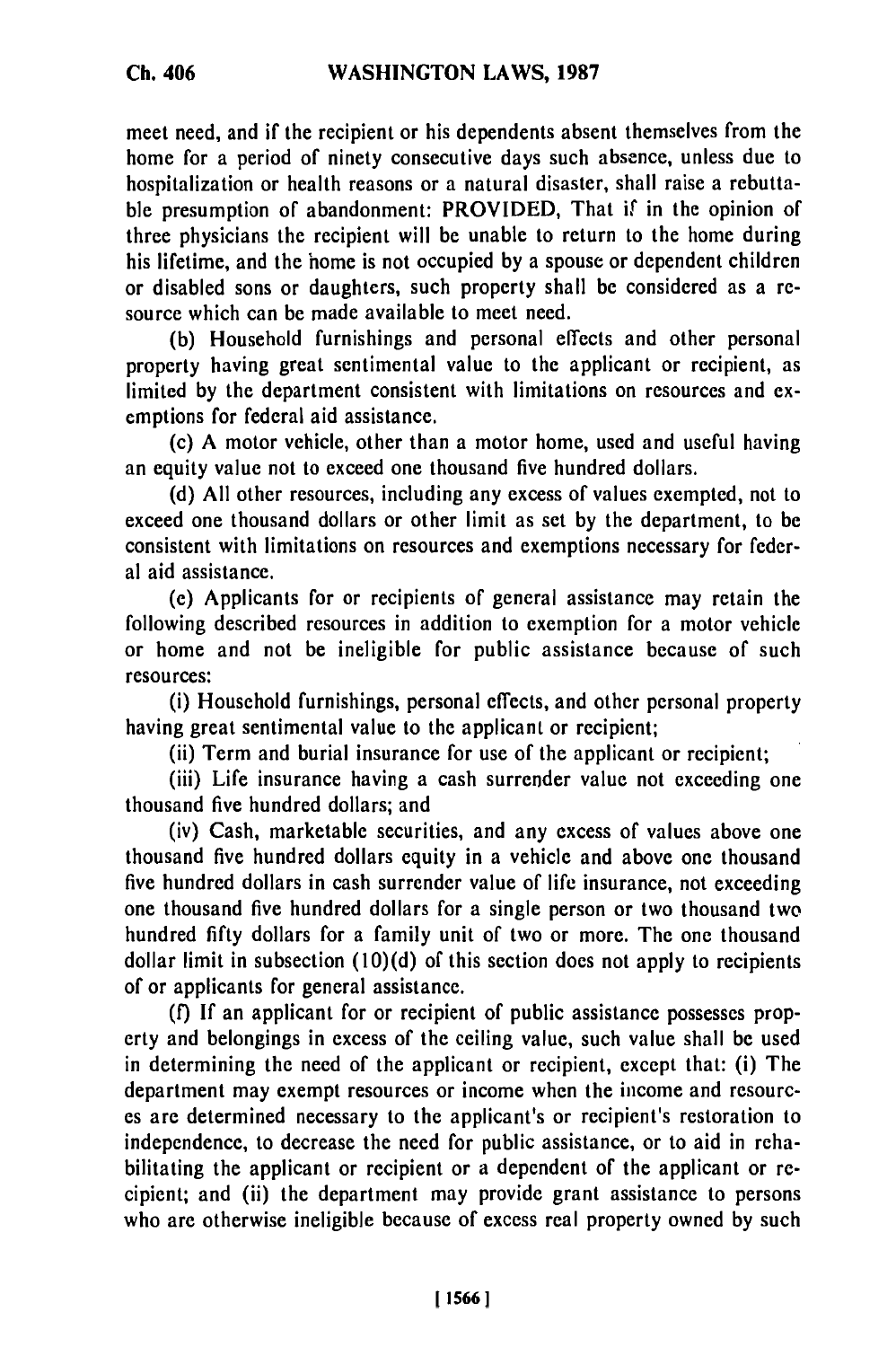persons when they are making a good faith effort to dispose of that property, but the recipient must sign an agreement to dispose of the property and repay assistance payments made to the date of disposition of the property which would not have been made had the disposal occurred at the beginning of the period for which the payments of such assistance were made. In no event shall such amount due the state exceed the net proceeds otherwise available to the recipient from the disposition, unless after nine months from the date of the agreement the property has not been sold, or if the recipient's eligibility for financial assistance ceases for any other reason. In these two instances the entire amount of assistance paid during this period will be treated as an overpayment and a debt due the state, and may be recovered pursuant to RCW 74.04.700.

**(11)** "lncome"-(a) **All** appreciable gains in real or personal property (cash or kind) or other assets, which are received **by** or become available for use and enjoyment **by** an applicant or recipient during the month of application or after applying for or receiving public assistance: PROVID-**ED,** That the department may **by** rule and regulation exempt income received **by** an applicant for or recipient of public assistance which can be used by him to decrease his need for public assistance or to aid in rehabilitating him or his dependents, but such exemption shall not, unless otherwise provided in this title, exceed the exemptions of resources granted under this chapter to an applicant for public assistance: PROVIDED FURTHER, That in determining the amount of assistance to which an applicant or recipient of aid to families with dependent children is entitled, the department is hereby authorized to disregard as a resource or income the earned income exemptions consistent with federal requirements: PROVIDED FURTHER, The department may permit the above exemption of earnings of a child to **be** retained **by** such child to cover the cost of special future identifiable needs even though the total exceeds the exemptions or resources granted to applicants and recipients of public assistance, but consistent with federal requirements. In formulating rules and regulations pursuant to this chapter, the department shall define income and resources and the availability thereof, consistent with federal requirements. **All** resources and income not specifically exempted, and any income or other economic benefit derived from the use of, or appreciation in value of, exempt resources, shall be considered in determining the need of an applicant or recipient of public assistance.

(b) If, under applicable federal requirements, the state has the option of considering property in the form of lump sum compensatory awards or related settlements received **by** an applicant or recipient as income or as a resource, the department shall consider such property to be a resource.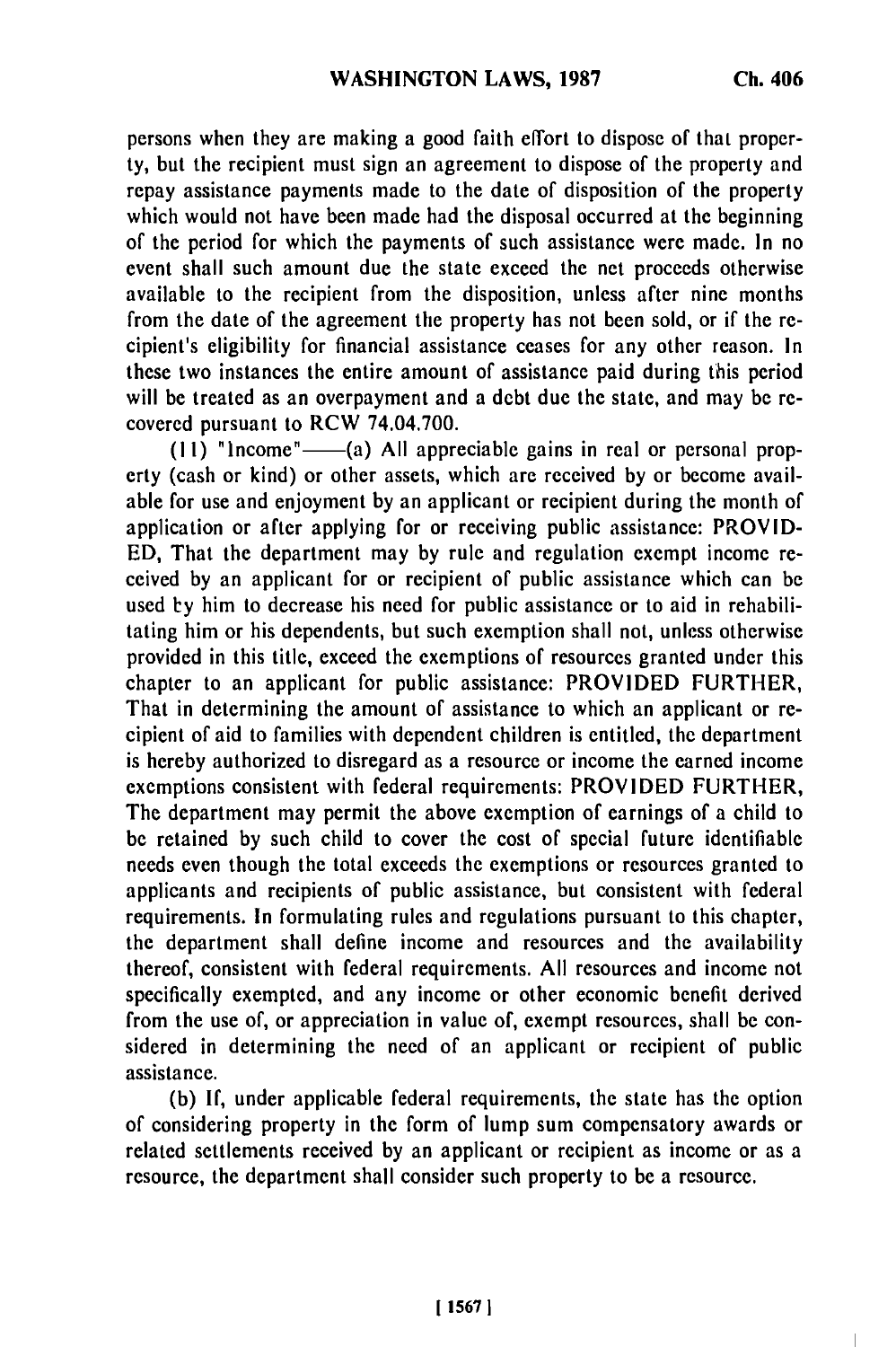(12) "Need"-The difference between the applicant's or recipient's standards of assistance for himself and the dependent members of' his family, as measured by the standards of the department, and value of all nonexempt resources and nonexempt income received by or available to the applicant or recipient and the dependent members of his family.

(13) In the construction of words and phrases used in this title, the singular number shall include the plural, the masculine gender shall include both the feminine and neuter genders and the present tense shall include the past and future tenses, unless the context thereof shall clearly indicate to the contrary.

Sec. 10. Section 74.08.280, chapter 26, Laws of 1959 as amended by section 328, chapter 141, Laws of 1979 and RCW 74.08.280 are each amended to read as follows:

If any person receiving public assistance ((is, on the testimony of reputable witnesses, found incapable of taking)) has demonstrated an inability to care ((of himself)) for oneself or  $((\overline{\text{his}}))$  for money, the  $((\overline{\text{secretary}}))$  department may direct the payment of the installments of public assistance to any responsible person, social service agency, or corporation or to a legally appointed guardian for his benefit( $($ : PROVIDED, That)). The state may contract with persons, social service agencies, or corporations approved by the department to provide protective payee services for a fixed amount per recipient receiving protective payee services to cover administrative costs. The department may by rule specify a fee to cover administrative costs. Such fee shall not be withheld from a recipient's grant.

If the state requires the appointment of a guardian for this purpose, the department shall pay all costs and reasonable fees as fixed by the court.

Sec. **11.** Section 74.09.010, chapter 26, Laws of 1959 as last amended by section 18, chapter 6, Laws of 1981 1st ex. sess. and RCW 74.09.010 are each amended to read as follows:

As used in this chapter:

(I) "Department" means the department of social and health services.

(2) "Secretary" means the secretary of social and health services.

(3) "Internal management" means the administration of medical assistance, medical care services, and the limited casualty program.

(4) "Medical assistance" means the federal aid medical care program provided to categorically needy persons as defined under Title XIX of the federal social security act.

(5) "Medical care services" means the limited scope of care financed by state funds and provided to general assistance recipients, and recipients of alcohol and drug addiction services provided under chapter  $74.$  RCW (sections 1 through 8 of this 1987 act).

(6) "Limited casualty program" means the medical care program provided to medically needy persons as defined under Title XIX of the federal